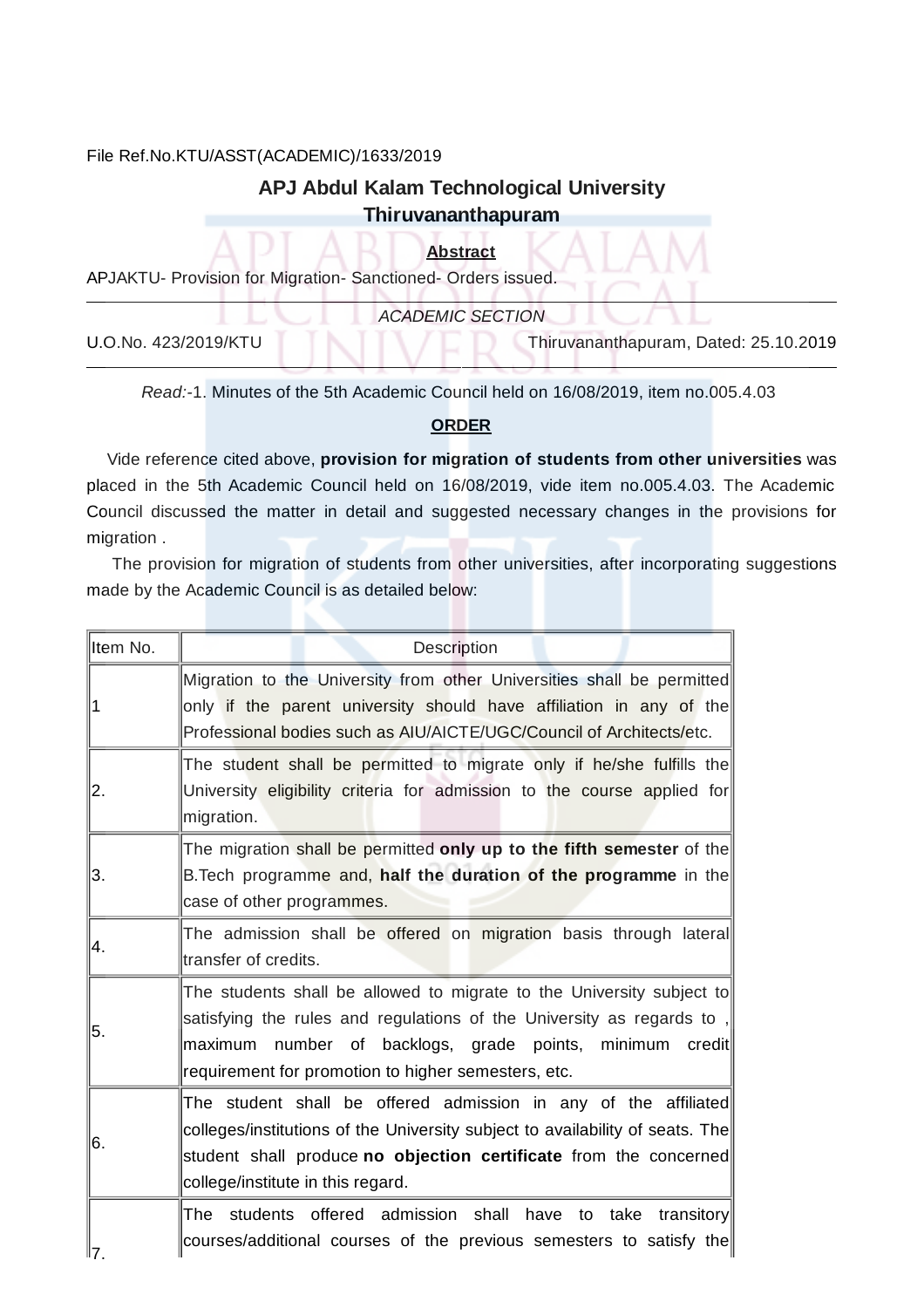|     | programme requirement as recommended by the concerned Board of<br>Studies.                                                                                                                                                                                                                                                                                                                                                                                                                                                                                                                                                                                                                                                                                                                                                                                                                                                                                                                                                                                                                                                        |
|-----|-----------------------------------------------------------------------------------------------------------------------------------------------------------------------------------------------------------------------------------------------------------------------------------------------------------------------------------------------------------------------------------------------------------------------------------------------------------------------------------------------------------------------------------------------------------------------------------------------------------------------------------------------------------------------------------------------------------------------------------------------------------------------------------------------------------------------------------------------------------------------------------------------------------------------------------------------------------------------------------------------------------------------------------------------------------------------------------------------------------------------------------|
| 8.  | The students offered admission shall pay the migration fees and the<br>University fees as prescribed by the University. The application<br>processing fee(University fee) shall be Rs.5000/-(Rupees five<br>thousand only) and the migration fees shall be Rs.20,000/-(Rupees<br>twenty thousand only). The migration fee is charged for the meeting<br>expenses of the concerned Board of Studies to decide on the student<br>migration and to recommend<br>the<br>suitability for<br>transitory<br>courses/additional courses to be done by the student to fulfill the<br>academic requirement of the University. The processing fee shall be<br>paid along with the application, and the migration fee shall be paid to the<br>University at the time of offering admission. The fee once paid shall not<br>be refunded under any circumstances. The students in any of the<br>Engineering colleges/institutions, which, before the commencement of<br>KTU Act remained affiliated to Universities except Deemed Universities<br>in the State of Kerala, are exempted from paying the processing fee and<br>the migration fee. |
| 9.  | The migrated students shall follow the rules and regulations of the<br>University.                                                                                                                                                                                                                                                                                                                                                                                                                                                                                                                                                                                                                                                                                                                                                                                                                                                                                                                                                                                                                                                |
| 10. | The students offered admission shall produce a migration certificate<br>from the parent University at the time of admission.                                                                                                                                                                                                                                                                                                                                                                                                                                                                                                                                                                                                                                                                                                                                                                                                                                                                                                                                                                                                      |
| 11. | The student offered admission shall produce a character certificate from<br>the parent institute/University at the time of admission.                                                                                                                                                                                                                                                                                                                                                                                                                                                                                                                                                                                                                                                                                                                                                                                                                                                                                                                                                                                             |
| 12. | Regulations, Scheme and Syllabus of the respective specialization<br>attested by the Registrar of the parent University or equivalent authority<br>shall be submitted to the University along with the application seeking<br>migration to the University.                                                                                                                                                                                                                                                                                                                                                                                                                                                                                                                                                                                                                                                                                                                                                                                                                                                                        |
| 13. | Attested copies of all certificates and mark lists from 10th onwards shall<br>along with the application for migration(Original)<br>submitted<br>be<br>Certificates and mark lists shall be produced as and when required by<br>the University).                                                                                                                                                                                                                                                                                                                                                                                                                                                                                                                                                                                                                                                                                                                                                                                                                                                                                  |
| 14. | Assessment of the student suitability for migration in terms of<br>programmes, backlogs, grade points, credit requirements, etc shall be<br>done by the concerned Board of Studies.                                                                                                                                                                                                                                                                                                                                                                                                                                                                                                                                                                                                                                                                                                                                                                                                                                                                                                                                               |
| 15. | Assessment of the transitory courses/ additional courses to be done by<br>the student as per the academic requirement of the University shall be<br>as recommended by the concerned Board of Studies.                                                                                                                                                                                                                                                                                                                                                                                                                                                                                                                                                                                                                                                                                                                                                                                                                                                                                                                             |

Orders are issued accordingly.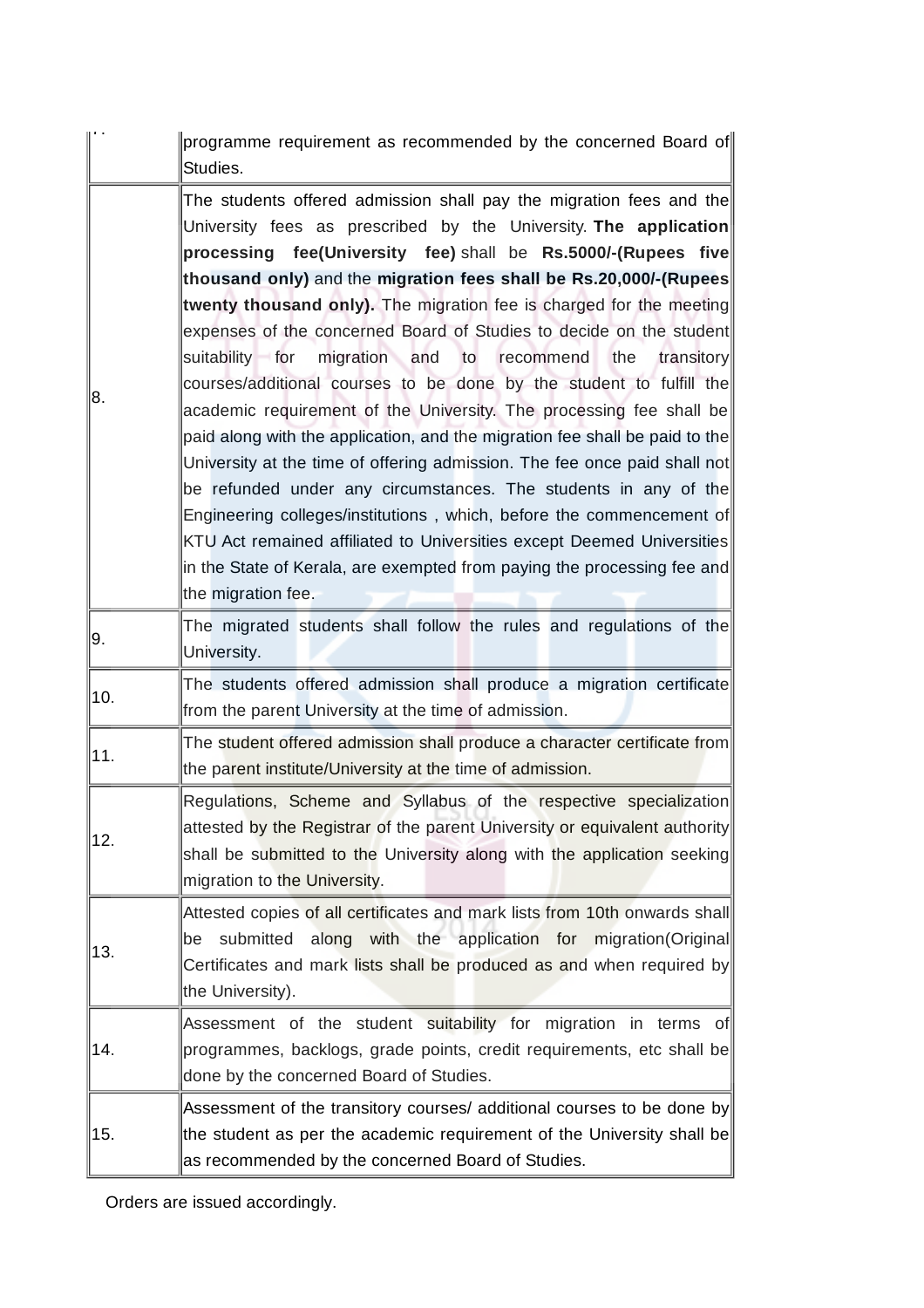$Sd$ /-

Dr. J. SREEKUMAR \* Dean (Academic)

Copy to:-

1. O/o.The registrar/JD(IT) to be published in the website.

\* This is a computer system (Digital File) generated letter. Hence there is no need for a physical signature.

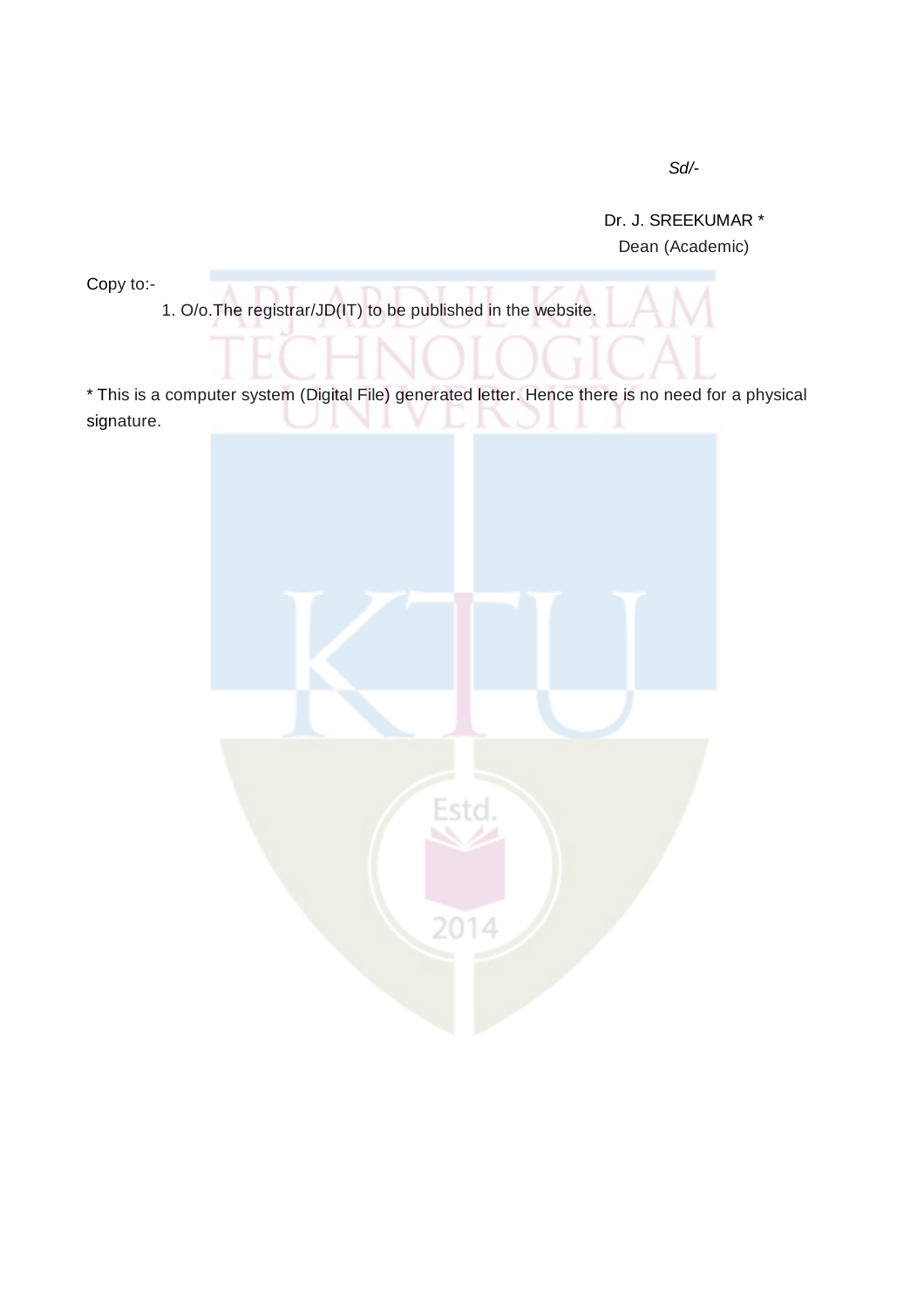## **B.Arch Regulations 2021 Norms for Migration from other Universities**

|                   | (Page No.17, Clause R10 B.Arch Regulations 2021)                                                                                                                                                                                                                                                                                                                                                                                                                                                                                                                                                                                                                                                                                                                                                                                                                                                                                                                                                                                                                                                                                 |  |  |
|-------------------|----------------------------------------------------------------------------------------------------------------------------------------------------------------------------------------------------------------------------------------------------------------------------------------------------------------------------------------------------------------------------------------------------------------------------------------------------------------------------------------------------------------------------------------------------------------------------------------------------------------------------------------------------------------------------------------------------------------------------------------------------------------------------------------------------------------------------------------------------------------------------------------------------------------------------------------------------------------------------------------------------------------------------------------------------------------------------------------------------------------------------------|--|--|
| R <sub>10.1</sub> | Migration to the University from other Universities shall be permitted only if the<br>parent University and the APJ Abdul Kalam Technological University enters into<br>a bipartite agreement/ MoU for this purpose. However, this condition is not<br>applicable to the students in any of the Engineering colleges/ Institutions,<br>which, before the commencement of KTU Act remained affiliated to Universities<br>except Deemed to be Universities in the State of Kerala.                                                                                                                                                                                                                                                                                                                                                                                                                                                                                                                                                                                                                                                 |  |  |
| R <sub>10.2</sub> | The student shall be permitted to migrate only if he/she fulfils the University<br>eligibility criteria for admission to the course applied for migration.                                                                                                                                                                                                                                                                                                                                                                                                                                                                                                                                                                                                                                                                                                                                                                                                                                                                                                                                                                       |  |  |
| R <sub>10.3</sub> | The migration shall be permitted only up to the fifth semester of the<br>B.Arch program.                                                                                                                                                                                                                                                                                                                                                                                                                                                                                                                                                                                                                                                                                                                                                                                                                                                                                                                                                                                                                                         |  |  |
| R <sub>10.4</sub> | The admission shall be offered on migration basis through lateral transfer of<br>credits. Lateral credit transfer shall be as recommended by the concerned Board<br>of Studies.                                                                                                                                                                                                                                                                                                                                                                                                                                                                                                                                                                                                                                                                                                                                                                                                                                                                                                                                                  |  |  |
| R <sub>10.5</sub> | The students shall be allowed to migrate to the University subject to satisfying<br>the rules and regulations of the University as regards to maximum number of<br>backlogs, grade points, minimum credit requirement for promotion to higher<br>semesters, etc.                                                                                                                                                                                                                                                                                                                                                                                                                                                                                                                                                                                                                                                                                                                                                                                                                                                                 |  |  |
| R <sub>10.6</sub> | shall<br>offered<br>admission<br>The<br>be<br>in<br>of<br>affiliated<br>student<br>the<br>any<br>colleges/institutions of the University subject to availability of seats. The student<br>shall produce no objection certificate from the concerned college/institute in this<br>regard.                                                                                                                                                                                                                                                                                                                                                                                                                                                                                                                                                                                                                                                                                                                                                                                                                                         |  |  |
| R <sub>10.7</sub> | The students offered admission shall have to take transitory courses/ additional<br>courses of the previous semesters to satisfy the program requirement as<br>recommended by the concerned board of studies.                                                                                                                                                                                                                                                                                                                                                                                                                                                                                                                                                                                                                                                                                                                                                                                                                                                                                                                    |  |  |
| R <sub>10.8</sub> | The students offered admission shall pay the migration fees and the University<br>fees as prescribed by the University. The application processing fee (University<br>fee) shall be Rs 5000/- (Rupees five thousand only) and the migration fees shall<br>be Rs 20000/- (Rupees twenty thousand only). The migration fee is charged for<br>the meeting expenses of the concerned Board of studies to decide on the student<br>suitability for migration and to recommend the transitory courses/ additional<br>courses to be done by the student to fulfill the academic requirement of the<br>University. The processing fee shall be paid along with the application, and the<br>migration fee shall be paid to the University at the time of offering admission.<br>The fee once paid shall not be refunded under any circumstances. The students<br>any of the Engineering colleges / institutions, which, before the<br>in<br>commencement of KTU Act remained affiliated to Universities except Deemed to<br>be Universities in the State of Kerala, are exempted from paying the processing<br>fee and the migration fee. |  |  |
| R <sub>10.9</sub> | The migrated students shall follow the rules and regulations of the University.                                                                                                                                                                                                                                                                                                                                                                                                                                                                                                                                                                                                                                                                                                                                                                                                                                                                                                                                                                                                                                                  |  |  |